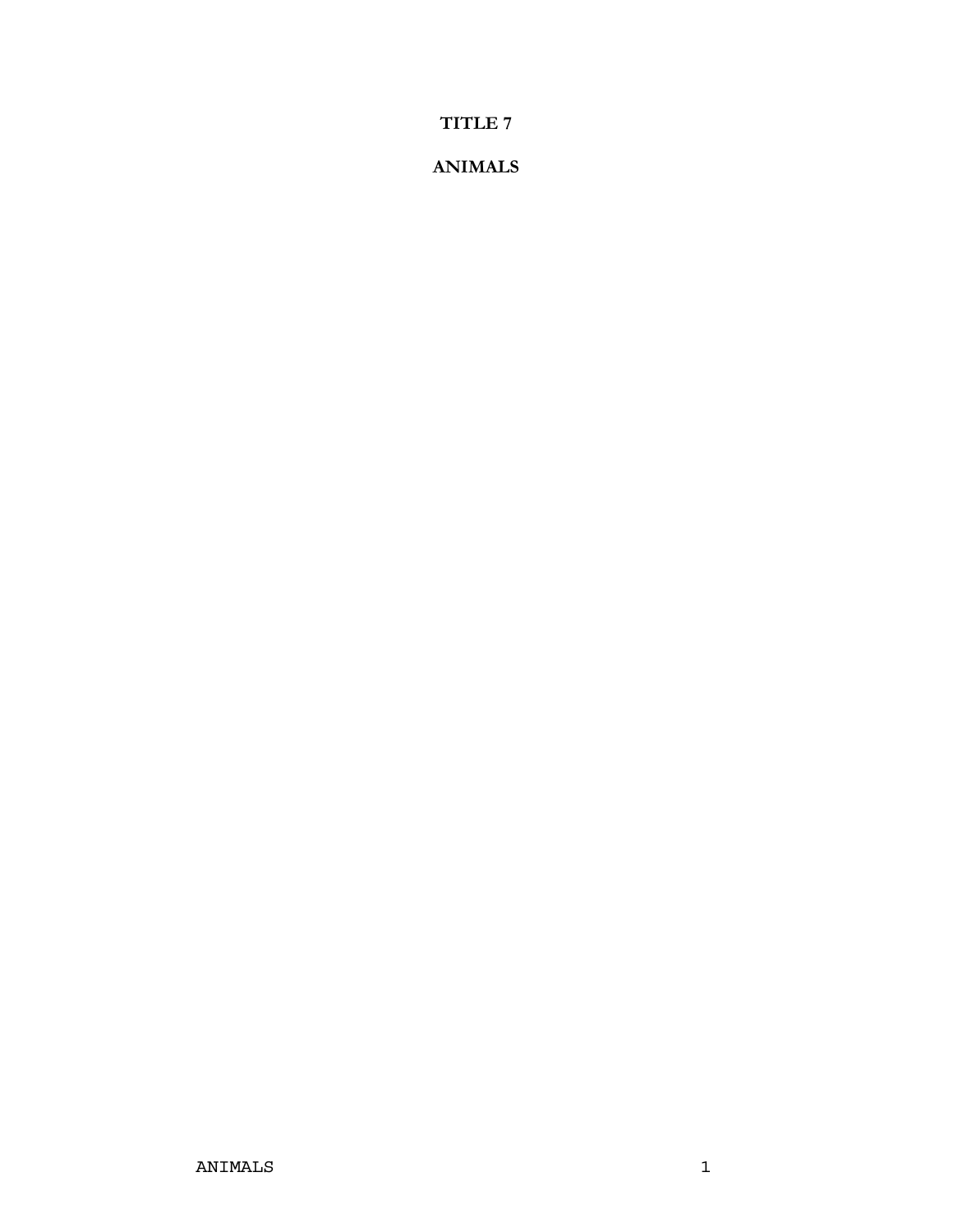### **<sup>7</sup> TITLE 7**

### **ANIMALS**

Chapters:

**Animals**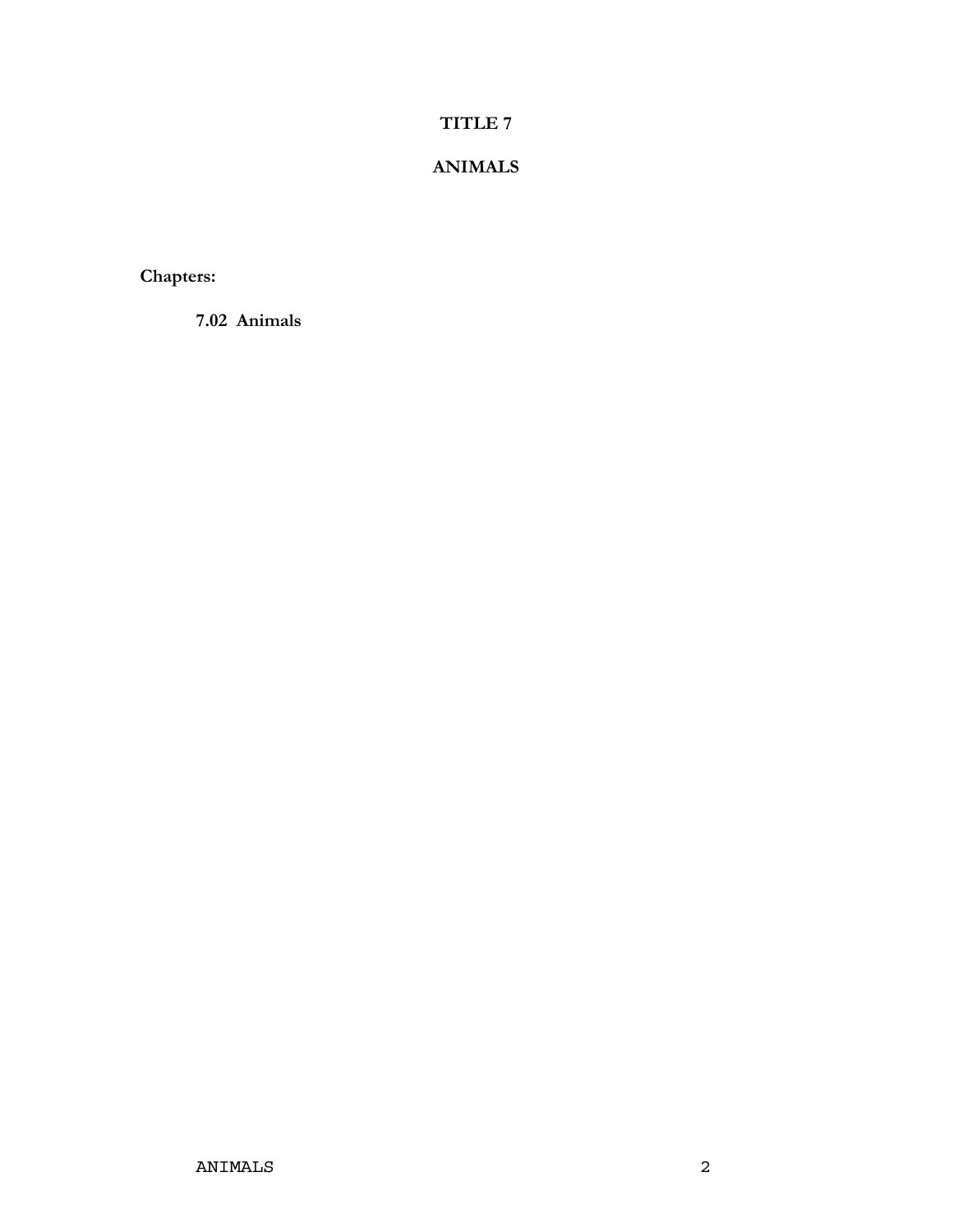### **<sup>7</sup> Chapter 7**

#### **ANIMALS**

**19.** 

| 7.02.010 Owner   |                                                        |
|------------------|--------------------------------------------------------|
| 7.02.020 Cruelty |                                                        |
|                  | 7.02.030 Restraint                                     |
|                  | 7.02.040 Nuisance Animals                              |
| 7.02.050 Noises  |                                                        |
|                  | 7.02.060 Animal bite                                   |
|                  | 7.02.070 Stray animals                                 |
|                  | 7.02.080 Keeping of animals classified as farm animals |
| 7.02.090 Penalty |                                                        |
|                  | 7.02.100 Citation for violation                        |
|                  | 7.02.110 Payment to Clerk-Treasurer                    |
|                  | 7.02.120 No release or waiver of penalties             |
|                  | 7.02.130 Recovery of expenses                          |
|                  | 7.02.140 Severability                                  |
|                  | 7.02.150 Repeal of conflicting ordinances              |

**7.02.010 Owner**. The term "owner" as used in this Ordinance shall mean: any person having the right of property in or custody of an animal. (Ord. 2007-5, S7.02.010, Mar. 13, **7.02.020**

2007)<br>**7.02.020 Cruelty.** No person shall beat, cruelly treat, neglect, torment, overload, overwork, 2.020 Cruelty. No person shall beat, cruelly treat, neglect, torment, overload, overwork, otherwise abuse any animal except that reasonable force may be employed to drive off vicious or trespassing animal except that reasonable force may be employed to drive off vicious or trespassing animals or to protect human life, or to secure obedience. (Ord. 2007vicious or trespassing animals or to protect human life, or to secure obedience. (Ord. 2007-5, S7.02.020, Mar. 13, 2007)

 **Restraint.** Any animal on the premises of the owner or elsewhere shall be accompanied by <sup>a</sup> responsible person and under the person's control, so asto prohibit such Accompanied by a responsible person and under the person's control, so as to p<br>animal from becoming a nuisance. (Ord. 2007-5, S7.02.030, Mar. 13, 2007) animal from becoming a nuisance. (Ord. 2007-5, S7.02.030, Mar. 13, 2007)

**Nuisance Animals.** Any animal that unreasonably annoys humans, endangers the life or health of other animals, or substantially interferes with the rights of the citizens of the Town of Dale. Indiana or other persons, other than their owners to the enjoyment of life or<br>Town of Dale. Indiana or other persons, other than their owners to the enjoyment of life or property, can be found a nuisance with the owner fined accordingly. This term includes and<br>property, can be found a nuisance with the owner fined accordingly. This term includes and FOWH OF Bale, Hidiana of other persons, other than<br>property, can be found a nuisance with the owner fir<br>shall mean, but is not limited to, any animal that: shall mean, but is not limited to, any animal that:

- Damages the property of anyone other than the owner;  $(1)$
- $(2)$ Molests or intimidates pedestrians or passersby;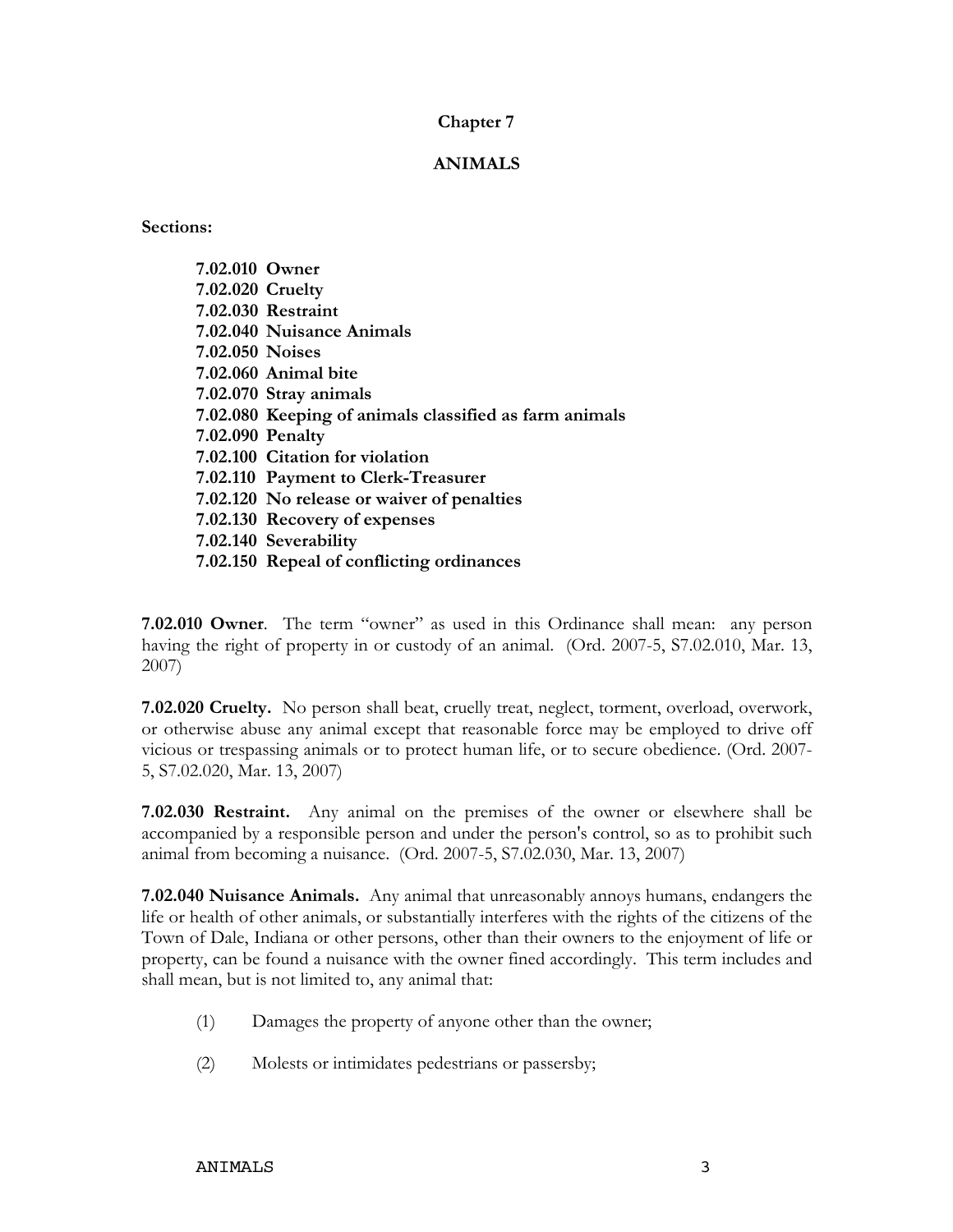- Excessively makes disturbing noises, including, but not limited to barking, whiningely makes disturbing noises, including, but not limited to barking,<br>or other utterances causing an unreasonable annoyance, disturbance  $(3)$ Execessively makes distribute hoses, medid<br>whining or other utterances causing an unrea<br>or is a discomfort to neighbors or others:
- or is a discommote to neighbors of others,<br>Accumulated an unreasonable amount of excrement on the owner's  $(4)$
- property;<br>Chases vehicles. (Ord. 2007-5, S7.02.040, Mar. 13, 2007) **7.02.050**

**Noises.** It shall be unlawful for any person to own, keep, or harbor any animal which, by frequent or habitual howling, yelping, barking, or other noise, shall cause which, by frequent or habitual howling, yelping, barking, or other noise, shall cause<br>unreasonable annoyance or disturbance to any family other than that of the owner. (Ord. unreasonable annoyance or disturbance to any family other than that of the owner. (Ord. 2007-5, S7.02.050, Mar. 13, 2007)

# **Animal bite.**  $\overline{a}$

- The owner of any animal which has bitten <sup>a</sup> person or other animal shall immediately report the same to the Dale Police Department, the Spencer  $(1)$ Inc owner of any animal which has sitten a person of other animal shall<br>immediately report the same to the Dale Police Department, the Spencer<br>County Sheriff's Department or the Spencer County Health Department.
- The Dale Police Department or other officials shall follow State Law or County Ordinance in handling such cases.  $(2)$
- In the event an animal is suspected to be rabid, no person other than an authorized Town, County or State Official, or other duly authorized Official  $(3)$ In the event an animal is suspected to be rable, no person other than an<br>authorized Town, County or State Official, or other duly authorized Official<br>shall kill or caused to be killed such animal, except for immediate self shall kill or caused to be killed such animal, except for immediate self-If the oriental term of caused to be killed such animal, except for infinemate sen-<br>protection or the protection of others. In the event a suspected rabid animal<br>is killed by any person, such personnel shall preserve the b procedured in the procedure of others. In the event a suspected radia annual<br>is killed by any person, such personnel shall preserve the body of the animal<br>and immediately notify the Dale Police Department, Spencer County Sheriff's Department or the Spencer County Health Department. (Ord. 2007-5) Sheriff's Department or the Spencer County Health Department. (Ord. 2007-5, S7.02.060, Mar. 13, 2007)

# **Stray Animals.**  $\overline{0}$

- Animals.<br>Detention of Strav Animals. If an animal has straved into the Town of Dale. tention of Stray Animals. If an animal has strayed into the Town of Dale,<br>if it is owned by a Town resident and it has strayed beyond the premises  $(1)$ of its owners, then such animal may be picked up and detained by the Town of Back,<br>or if it is owners, then such animal may be picked up and detained by the Town of its owner by a Town research and it has strayed beyond the premises<br>of its owners, then such animal may be picked up and detained by the Town<br>Police Department or other authorized Town employee, and at the officer's or its owners, then such animal may be pleaded up and detained by the Town<br>Police Department or other authorized Town employee, and at the officer's<br>or employee's discretion, either returned to the owner or taken to the To Force Department of other additionsed Town employee, and at the officer s<br>or employee's discretion, either returned to the owner or taken to the Town<br>dog detention area, or other location, as designated by the Council from or employee's discretion, enhanced<br>dog detention area, or other lo<br>to time for such purposes.
- Release of Stray Animals. When applicable, said animal shall be released to the owner by the Town Police Department or other Town employee upon  $(2)$ presentation of a copy of the signed receipt showing payment of the owner by the Town Police Department or other Town employee upon presentation of a copy of the signed receipt showing payment of the and bother by the Town Tonee Bepartment of other Two<br>presentation of a copy of the signed receipt showing<br>applicable penalties set out in Section 7.02.090 (2) below.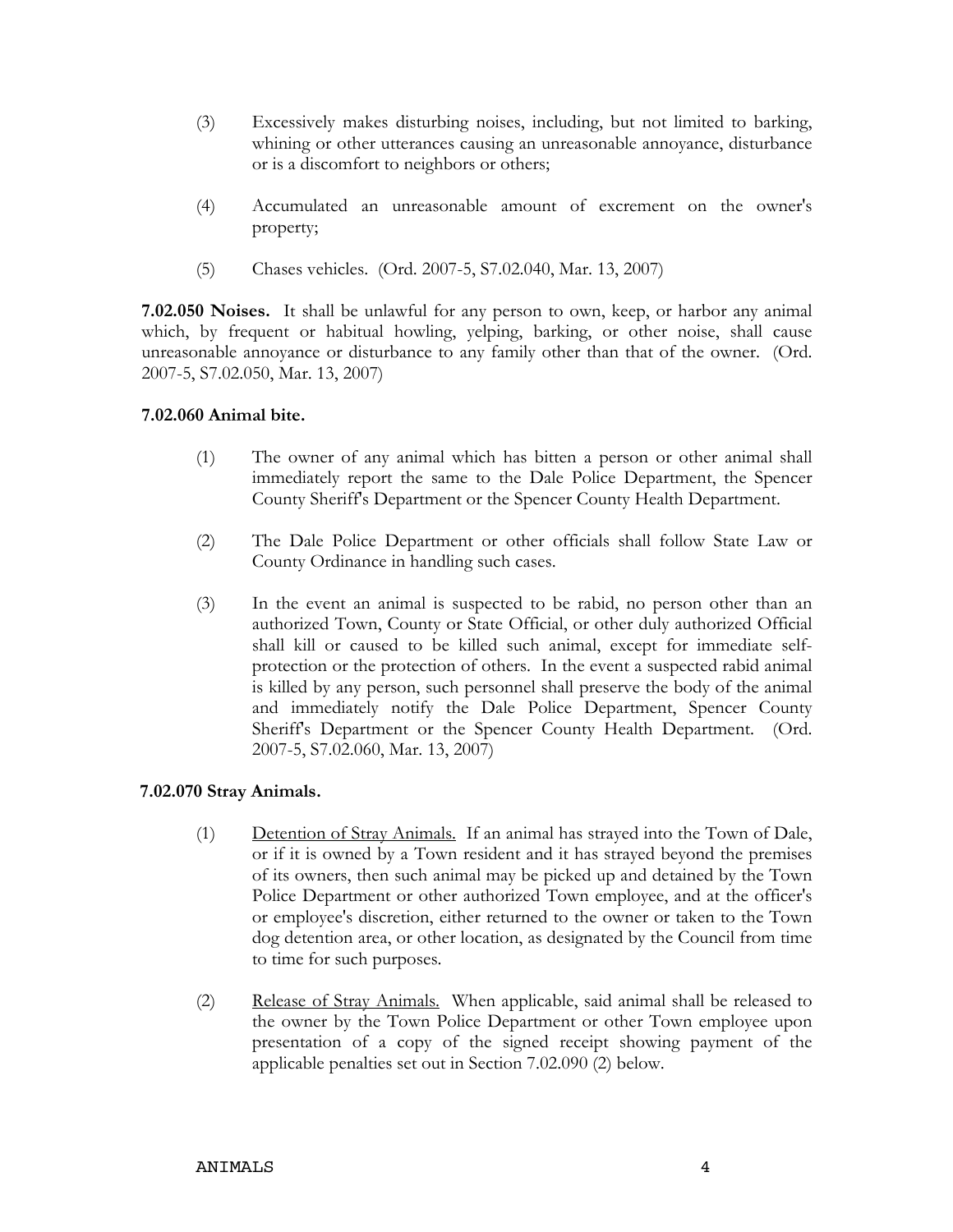Destruction of Stray Animals. Any animal not released from detention as provided for herein with five (5) days after said animal is taken to the Town  $(3)$ dog detention of *Stray Ammads.* This animal flot released from detention as<br>provided for herein with five (5) days after said animal is taken to the Town<br>dog detention area or other location shall be destroyed, provided, dog detention area or other location shall be destroyed, provided, however, provided for in this chapter. (Ord. 2007-5, S7.02.070, Mar. 13, 2007)

# **Keeping of animals classified as farm animals.**  $\overline{\phantom{0}}$

- No person shall own, possess or have custody of on his premises any animal<br>classified as a farm animal, such as, but not limited to, cows, horses, pigs,  $(1)$ classified as a farm animal, such as, but not limited to, cows, horses, pigs, goats, chickens, etc., unless said person has used the property for "agricultural use" as defined in IC 36-7-4-616.
- $\alpha$  person shall keep or permit to be kept any farm animals as a pet. (Ord. on shall keep or permit to be S7.02.080, Mar. 13, 2007)  $(2)$

# **Penalty.**  $\overline{ }$

- Any person in violation of any provisions of this Ordinance other than the Stray Animal Provisions, shall be required to pay the sum of Twenty-Five  $(1)$ Extray Animal Provisions, shall be required to pay the sum of Twenty-Five<br>Dollars (\$25.00) to the Town Clerk-Treasurer. A separate offense shall be Budy Thuman Trovisions, shall be required to pay the sum of Twenty<br>Dollars (\$25.00) to the Town Clerk-Treasurer. A separate offense shal<br>deemed committed each time that a violation occurs or is committed.
- Penalties for Stray Animal Provisions. The owner of a stray animal shall be<br>required to pay the sum of Twenty-Five Dollars (\$25.00) for a violation of  $(2)$ the owner of a stray animal shall be required to pay the sum of Twenty-Five Dollars (\$25.00) for a violation of this Section. The owner of a stray animal shall be required to pay the sum of Figure Figure 3. The sum of Twenty Tive Domais (\$25.00) for a violation of this Section. The owner of a stray animal shall be required to pay the sum of Fifty Dollars (\$50.00) for a second or subsequent violation of this of the product of the state and the previous violation of the state of the previous violation of this Section<br>occurring within one year of the previous violation. Additionally, the owner occurring within one year of the previous violation. Additionally, the owner<br>of a stray animal taken to the Town dog detention area, or other location and detaining within one year of the previous violation. Triditionally, the owner<br>of a stray animal taken to the Town dog detention area, or other location and<br>detained shall pay an additional sum of Five Dollars (\$5.00), or t or a stray animal taken to the Town dog detendor area, or other location and<br>detained shall pay an additional sum of Five Dollars (\$5.00), or the actual<br>cost of sheltering the animal, for each (24) hour period or a fractio ectance share pay an accuracial sum of Tive Bohars (\$5.00), or the<br>cost of sheltering the animal, for each (24) hour period or a fraction t<br>while said animal is held. (Ord. 2007-5, S7.02.090, Mar. 13, 2007)

**CILE 1907-9, 87.02.000, Mail 19, 2007)**<br> **Citation for Violation.** All violations of this Chapter shall be issued in writing<br>
upon the owner on an "local ordinance citation". A copy of the citation shall be filed with the Town Clerk-Treasurer. (Ord. 2007-5, S7.02.100, Mar. 13, 2007) the Town Clerk-Treasurer. (Ord. 2007-5, S7.02.100, Mar. 13, 2007)

 **Payment to Clerk-Treasurer.** Said monies shall be paid to the Town Clerk- Treasurer7.02.110 Payment to Clerk-Treasurer. Said monies shall be paid to the Town Clerk-<br>Treasurer at the Town Hall, who shall issue a receipt in duplicate to the owner. (Ord. 2007-Treasurer at the Town Hall, who shall issue a receipt in duplicate to the owner. (Ord. 2007-5, \$7.02.110, Mar. 13, 2007)

**T.02.120** No Release or Waiver of Penalties. Nothing contained in this Ordinance or T.02.120 No Release or Waiver of Penalties. Nothing contained in this Ordinance or Chapter shall be construed as a release or waiver of a result of a violation of Indiana State Law. (Ord. 2007-5, S7.02.120, Mar. 13, 2007) result of a violation of Indiana State Law. (Ord. 2007-5, S7.02.120, Mar. 13, 2007)

**Recovery of Expenses.** The Town may collect in addition any monies owed to **Recovery of Expenses.** The Town may collect in addition any monies owed to 7.02.130 Recovery of Expenses. The Town may collect in addition any monies owed to<br>the Town pursuant to Ordinance, all costs including veterinary and/or attorney fees<br>incurred to enforce this Ordinance or to defend the Tow